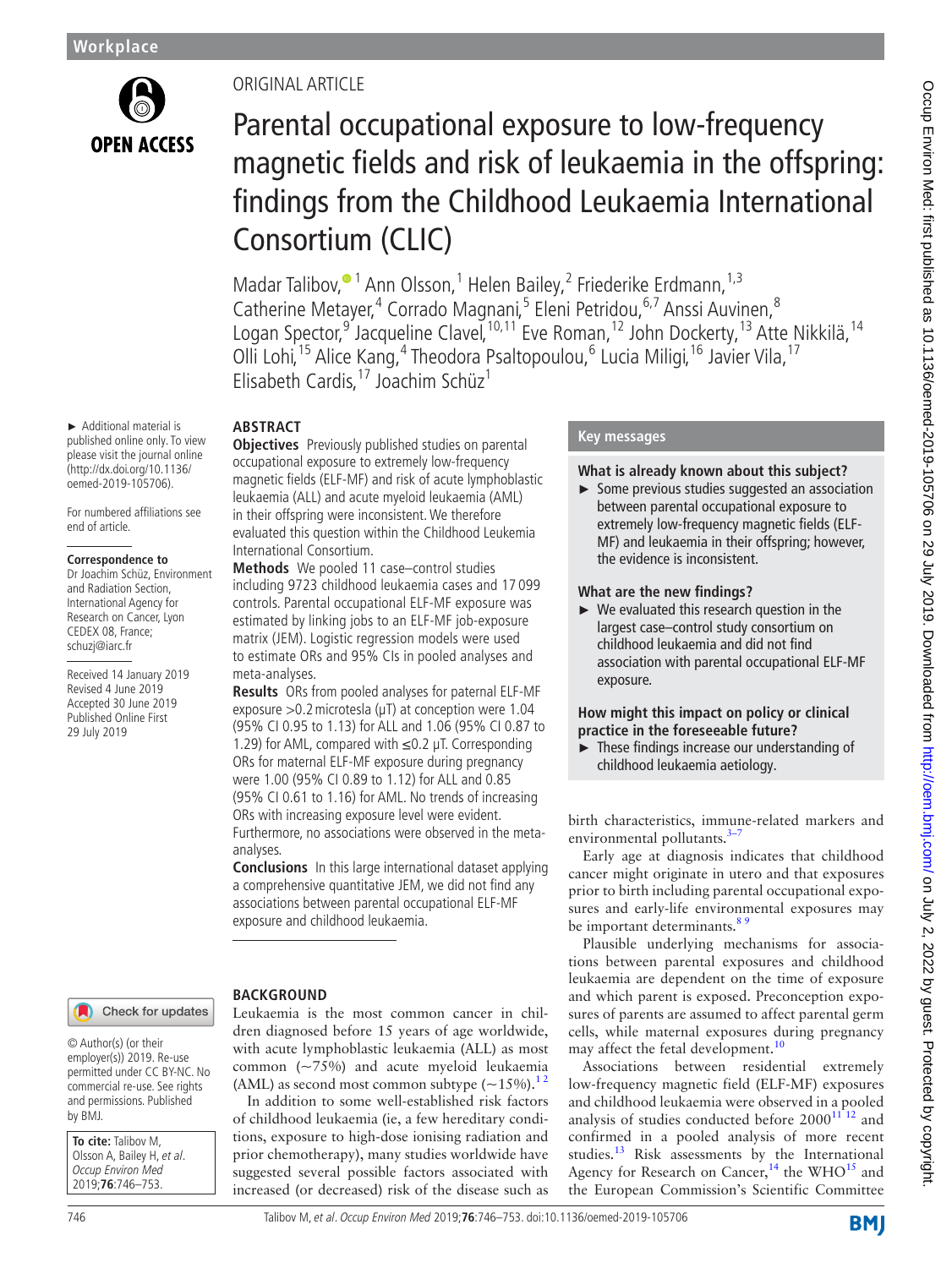on Emerging and Newly Identified Health Risks came to similar  $\text{conclusions}^{\mathbf{16}}$  $\text{conclusions}^{\mathbf{16}}$  $\text{conclusions}^{\mathbf{16}}$  that ELF-MF are possibly carcinogenic.

Some studies also reported associations with parental occu-pational ELF-MF exposure.<sup>[17–20](#page-7-9)</sup> However, these findings were not consistent with findings from other studies.<sup>21–23</sup> Hug *et al*<sup>[22](#page-7-11)</sup> included a meta-analysis in their report finding a summary relative risk estimate of 1.35 (95% CI 0.95 to 1.91) for paternal occupational exposure and also some evidence of publication bias, endorsing the need of further studies.

The Childhood Leukemia International Consortium (CLIC) is composed of case–control studies providing an opportunity to study even rare risk factors in relation to childhood leukaemia.<sup>[24](#page-7-12)</sup> Building on the wealth of data and biospecimens collected in over 20 case–control studies worldwide, CLIC was established in 2007, to overcome the limitations of single epidemiological studies.<sup>[24](#page-7-12)</sup>

In this study, we aimed to assess the association of parental occupational exposure to ELF-MF with the risk of leukaemia in their offspring. We hypothesise that paternal occupational ELF-MF exposures occurring around conception and maternal ELF-MF exposures during pregnancy may be associated with leukaemia risk in the offspring.

## **Methods**

## **Study population**

A total of 11 case–control studies from eight countries in Europe, the USA and New Zealand contributed to the pooled analysis of ALL, and 10 studies contributed to the analyses of AML ([table](#page-2-0) 1).

In total, our study population included 9723 childhood leukaemia cases and 17099 controls. Overall leukaemia cases consisted of ALL (B-lineage, T-lineage and other), AML and other types of leukaemia. We excluded 171 (1.8%) cases and 6 (<0.01%) controls with Down syndrome, a condition known to be a risk factor for the development of childhood leukaemia.

Cases were diagnosed between 1989 and 2011 and were identified from national or regional population-based cancer regis-tries, networks of hospitals, selected hospitals or clinical trials.<sup>[24](#page-7-12)</sup> Control subjects were recruited from population registries, same hospitals as cases or by using random digit dialling. Cases and controls were less than 15 years of age at date of diagnosis (or equivalent date for controls) ([table](#page-2-0) 1).

## **Data collection**

Information on parental occupation and characteristics of the children was collected using standardised questionnaires, with in-person or telephone interviews of both parents in 10 of the contributing studies. In the register-based study from Finland, occupational data were obtained from census records in 1990, 1995, 2000, 2005 and 2010, and other characteristics from various nationwide population-based registries. Details of data collection in Finland are reported elsewhere.<sup>25</sup>

Characteristics of interest included the child's sex, age, birth weight, birth order, ethnicity, as well as parental age at child's birth, parental education and occupation. We categorised continuous covariates or recoded categorical ones according to standard categorizations previously used across CLIC studies.<sup>626</sup>

Parental occupations were coded using the International Standard Classification of Occupations (ISCO) from 1968, 1988 and 2008 in Finland, 1968 and 1988 in France and Greece and 1968 in Italy. In other countries, national job classifications were used ([table](#page-2-0) 1); see below how those data were harmonised for the present pooling effort.

## **Exposure assessment**

We defined time periods of interest as at conception for the father and during pregnancy for the mother. Parental occupational ELF-MF exposure was estimated by linking job titles to an existing quantitative ELF-MF job-exposure matrix (ELF-MF JEM). We used an ELF-MF JEM developed for the INTEROCC study, $27$  which is a multinational case–control study of adult brain tumours and occupational risk factors. The INTEROCC JEM originally developed by Bowman *et al*[28](#page-7-16) was substantially enhanced by adding measurement data on jobs included in the INTEROCC study based on summary statistics or primary data from published occupational ELF-MF measurement studies in Canada, England, Finland, Italy, the Netherlands, New Zealand, Sweden and the USA.<sup>27</sup> Further details of the ELF-MF JEM can be found elsewhere.<sup>[27](#page-7-15)</sup>

The INTEROCC JEM was considered applicable to the CLIC dataset for three reasons. First, this JEM is based on data from countries that greatly overlap with the countries from which the CLIC data originates. Second, ELF-MF measurements used for its construction stem from time periods sufficiently relevant for the time periods covering the birth periods of the children in our CLIC dataset. Third, the JEM is based on an international occupational classification system (ISCO-68 and ISCO-88) allowing linkage with the occupational histories which were collected in CLIC.

Occupations in the ELF-MF JEM were coded according to the ISCO-88 unless exposure estimate was available for a more specific job in ISCO-68. Selected occupations with their respective ELF-MF exposure are shown in online [supplementary table](https://dx.doi.org/10.1136/oemed-2019-105706) [1.](https://dx.doi.org/10.1136/oemed-2019-105706)

We linked the ELF-MF JEM directly to datasets with occupations coded into ISCO-88 [\(table](#page-2-0) 1). In datasets with ISCO-68 codes, we translated ISCO-68 codes to ISCO-88 except for those codes that could be directly linked to the ELF-MF JEM. In the remaining datasets, job codes were translated to ISCO-88 by using correspondence tables ([table](#page-2-0) 1). Some national job codes did not match to a single ISCO-88 code, which resulted in 'one-to-many' and 'many-to-one' translations and consequently multiple ELF-MF exposure assignments to the same persons. For such persons, we derived median and maximum ELF-MF exposure as a summary exposure estimate. The former was used in the main analyses and the latter in a sensitivity analyses.

## **Statistical analyses**

Two analytical approaches were used. First, we pooled the primary data from CLIC case–control studies and estimated summary ORs and 95% CIs using unconditional logistic regression models. We estimated ORs for parental ELF-MF exposure for ALL and its subtypes (B-lineage and T-lineage ALL) as well as for AML. Specific characteristics of the child and the parents were considered as potential confounders based on the associations between the available characteristics described in the literature. They were retained in the final models if they changed OR estimates for parental ELF-MF exposure by more than 5%. As a result, in the final models, we included the child's age and sex, highest level of education of either parent, case accrual time and primary study. Because birth weight, birth order and parental age did not change OR estimates by more than 5%, we did not retain them in the final models.

Second, we estimated ORs and 95% CIs for parental ELF-MF exposure in each individual study. In addition to adjustment variables used in the pooled analysis, we also controlled for study-specific adjustment variables (eg, hospital in France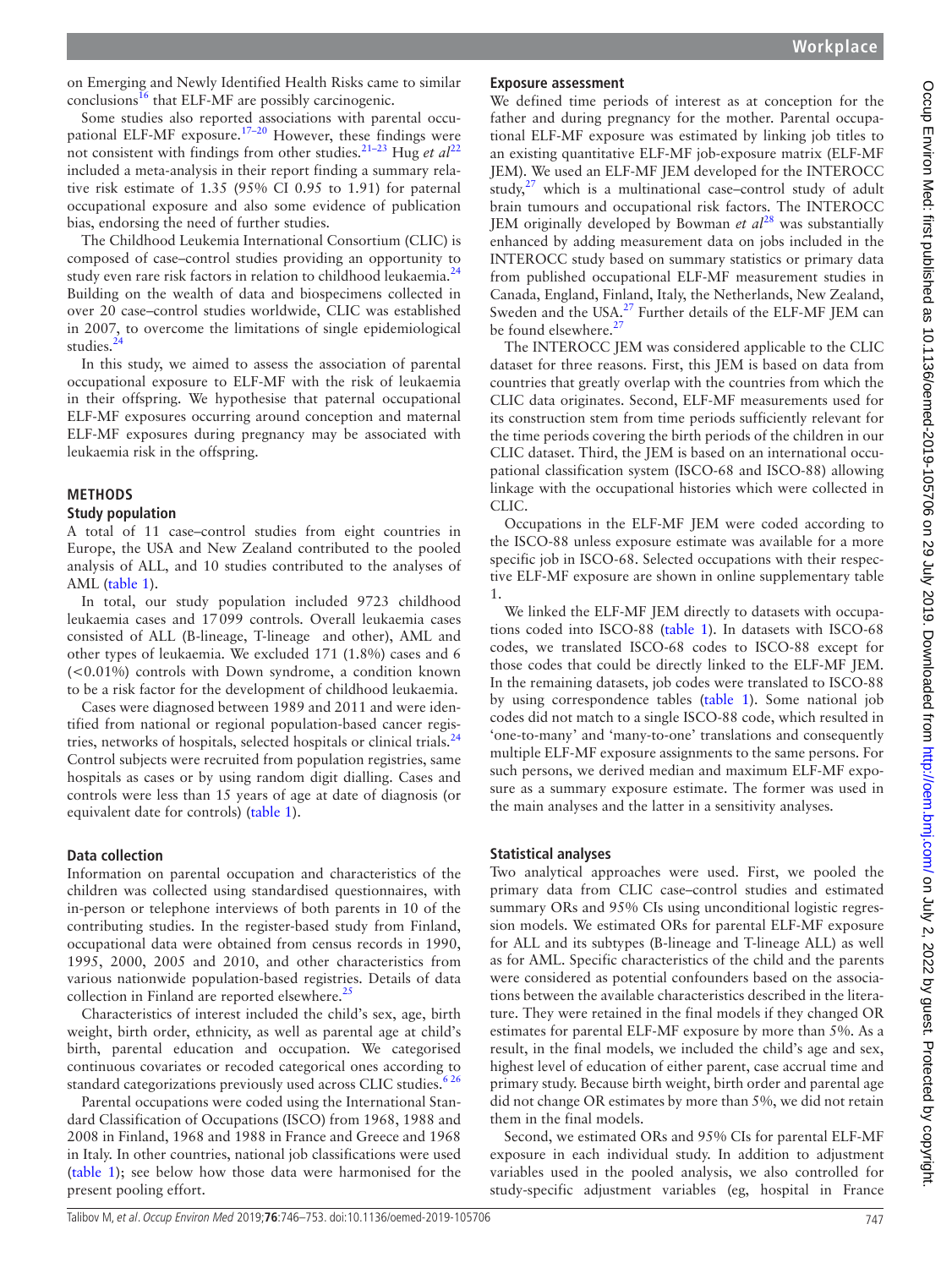<span id="page-2-0"></span>**Table 1** Characteristics of studies included in the CLIC pooled analysis of parental exposure to occupational low-frequency magnetic fields (EMF-MF) and risk of childhood leukaemia

| Country, study                        | Cases                                                            |                         | <b>Controls</b>                                                                       |      |                                                                                                             |                                                                                                                                                                                                                                                                                     |                                                      | Occupational                                                                                                                                                           |
|---------------------------------------|------------------------------------------------------------------|-------------------------|---------------------------------------------------------------------------------------|------|-------------------------------------------------------------------------------------------------------------|-------------------------------------------------------------------------------------------------------------------------------------------------------------------------------------------------------------------------------------------------------------------------------------|------------------------------------------------------|------------------------------------------------------------------------------------------------------------------------------------------------------------------------|
| (years of case<br>accrual)            | Source                                                           | N                       | Source                                                                                | N    | Source of occupational Time period(s) of<br>history data                                                    | interest*                                                                                                                                                                                                                                                                           | Original<br>occupational coding                      | conversion tool to<br><b>ISCO-88</b>                                                                                                                                   |
| Finland<br>$(1990 - 2011)$            | <b>Finnish Cancer</b><br>Registry                                | ALL: 857.<br>AML: 127.  | Population register<br>centre.                                                        | 3277 | Population census<br>records (1990, 1995,<br>2000, 2005 and 2010).                                          | <b>Extracted from census</b><br>records: (1) Census record<br>preceding conception and<br>(2) Census record<br>preceding pregnancy.                                                                                                                                                 | <b>ISCO 1988 and</b><br><b>ISCO 2008.</b>            | Correspondence table<br>ISCO-08 to ISCO-88.                                                                                                                            |
| France, ADELE<br>$(1993 - 1999)$      | Hospitals                                                        | ALL: 240.<br>AML: 35.   | Hospitals (same as<br>cases).                                                         | 288  | Self-administered<br>questionnaire, telephone<br>or face-to-face interview.                                 | Extracted from work<br>history (start and end<br>year of each job): (1) main<br>year before conception<br>(defined as the year of the<br>midpoint of the year before<br>conception) and (2) main<br>year of pregnancy (defined<br>as the year of the midpoint<br>of the pregnancy). | <b>ISCO 1988.</b>                                    |                                                                                                                                                                        |
| France, ESCALE<br>$(2003 - 2004)$     | Population-based<br>cancer registry<br>(nationwide).             | ALL: 641.<br>AML: 97.   | Population quotas by<br>age, sex and region<br>(nationwide).                          | 1681 | Self-administered<br>questionnaire, telephone<br>or face-to-face interview.                                 | 1. During pregnancyt.                                                                                                                                                                                                                                                               | <b>ISCO 1968.</b>                                    | Correspondence table<br>ISCO-68 to ISCO-88.                                                                                                                            |
| Germany, GCCR<br>$(1992 - 1994)$      | Childhood cancer<br>registry (nationwide).                       | ALL: 741.<br>AML: 122.  | German registries of<br>residents (regional<br>registries with<br>national coverage). | 2457 | Self-administered<br>questionnaire, telephone during pregnancy.<br>or face-to-face interview.               | (1) At conception and (2)                                                                                                                                                                                                                                                           | German,<br>Bundesagentur für<br>Arbeit.              | Correspondence table to<br>ISCO-88 obtained from<br>Federal Statistical Office,<br>Germany.                                                                            |
| Greece, NARECHEM<br>$(1993 - 1994)$   | Nationwide hospital<br>cancer registry.                          | ALL: 140.<br>AML: 13.   | Hospital.                                                                             | 300  | Self-administered<br>questionnaire, telephone<br>or face-to-face interview. pregnancy.                      | (1) One year before<br>birth and (2) during                                                                                                                                                                                                                                         | <b>ISCO 1988.</b>                                    |                                                                                                                                                                        |
| Greece, NARECHEM<br>$(1996 - 2011)$   | Nationwide hospital<br>cancer registry.                          | ALL: 957.<br>AML: 112.  | Hospital.                                                                             | 1085 | Self-administered<br>or face-to-face interview.                                                             | (1) One year before birth<br>questionnaire, telephone and (2) during pregnancy.                                                                                                                                                                                                     | <b>ISCO 1968.</b>                                    | Correspondence table<br>ISCO-68 to ISCO-88.                                                                                                                            |
| Italy, SETIL<br>$(1998 - 2001)$       | Clinical cancer registry ALL: 596.<br>(nationwide).              | AML: 32.                | Registry (nationwide). 1044                                                           |      | Self-administered<br>or face-to-face interview. pregnancy.                                                  | (1) One year before<br>questionnaire, telephone conception and (2) during                                                                                                                                                                                                           | <b>ISCO 1968.</b>                                    | Correspondence table<br>ISCO-68 to ISCO-88.                                                                                                                            |
| New Zealand, NZCCS<br>$(1990 - 1993)$ | Registries<br>(nationwide) and<br>admission/discharge<br>system. | ALL: 97.<br>AML: 22.    | Birth registry<br>(nationwide).                                                       | 303  | Self-administered<br>questionnaire, telephone birth and (2) during<br>or face-to-face interview. pregnancy. | (1) Two years before                                                                                                                                                                                                                                                                | UK. Standard<br>Occupational<br>Classification 1990. | Correspondence table<br>to ISCO-88 obtained<br>from Office for National<br>Statistics, UK.                                                                             |
| UK, UKCCS<br>$(1991 - 1996)$          | Nationwide general<br>practitioners' registry.                   | ALL: 1427.<br>AML: 234. | <b>GP</b> registries<br>(nationwide).                                                 | 3447 | Self-administered<br>questionnaire, telephone (2) during pregnancy.<br>or face-to-face interview.           | (1) Around conception and                                                                                                                                                                                                                                                           | UK, Standard<br>Occupational<br>Classification 1990. | Correspondence table<br>to ISCO-88 obtained<br>from Office for National<br>Statistics, UK.                                                                             |
| USA, COG-E15<br>$(1989 - 1993)$       | Children's Cancer<br>Group clinical trials.                      | ALL: 1910.              | <b>RDD</b>                                                                            | 1986 | Self-administered<br>questionnaire, telephone<br>or face-to-face interview.                                 | Extracted from work history US, Department of<br>(start and end month, year<br>of each job): (1) year before Occupational Titles<br>conception and (2) during<br>pregnancy.                                                                                                         | Labour Dictionary of<br>(4th ed., rev. 1991).        | Correspondence tables<br>obtained from the<br>National Crosswalk<br>Center between DOT to<br>2000 Census codes, and<br>2000 Census codes to<br>ISCO-88.                |
| USA, CCLS<br>$(1995 - 2008)$          | Hospitals.                                                       | ALL: 814.<br>AML: 132.  | Birth registry (state<br>wide).                                                       | 1224 | Self-administered<br>or face-to-face interview.                                                             | Extracted from work history US, Census<br>questionnaire, telephone (start and end month, year Occupational<br>of each job): (1) year before Classification Codes<br>conception and (2) during<br>pregnancy.                                                                         | 1990.                                                | Correspondence tables<br>obtained from the<br><b>National Crosswalk</b><br>Center between 1990<br>Census to 2000 Census<br>codes, and 2000 Census<br>codes to ISCO-88. |

\*Time periods of interest were: (1) around conception for the father and (2) during pregnancy for the mother.

†In France ESCALE, paternal exposure during pregnancy was used as a proxy for exposure at conception as these data were not available.

ADELE, Adele Study; ALL, acute lymphoblastic leukaemia; AML, acute myeloid leukaemia; CCLS, California Childhood Leukemia Study; CLIC, Childhood Leukaemia International Consortium; COG, Children's Oncology Group; DOT, Dictonary of Occupational Titles; ESCALE, Epidemiologic Study on Childhood Cancer and Leukemia; GCCR, German Childhood Cancer Registry; GP, General Population; ISCO, International Standard Classification of Occupations; NARECHEM, Nationwide Registry for Childhood Haematological Malignancies; NZCCS, New Zealand Childhood Cancer Study; RDD, random digit dialling; SETIL, Studio sulla Eziologia dei Tumori Infantili Linfoemopoietici; UKCCS, United Kingdom Childhood Cancer Study.

ADELE, region in Germany and Italy, maternal race in US California Childhood Leukemia Study (CCLS), and ethnicity in France ADELE, France ESCALE, New Zealand, US Children's Oncology Group (COG)-E15, US CCLS, and the UK Childhood Cancer Study (UKCCS). OR estimates from individual studies were subsequently summarised to give an overall OR estimate from a meta-analysis. We used a random effects model to account for heterogeneity between studies in terms of study design and time period of exposure assessment. Summary ORs and  $95\%$  CIs,  $I^2$  statistics (a measure of variation across studies that is not due to chance) $2<sup>9</sup>$  and forest plots were produced. These analyses were conducted separately for ALL, AML and

maternal and paternal exposure. In addition, we identified other studies reporting on parental ELF-MF exposure and childhood leukaemia risk by searching PubMed. We extracted the ORs from those studies and combined them using the meta-analysis approach with the ORs for overall leukaemia from the individual studies included in the current pooled analysis. Funnel plots were produced and Egger's test was performed to evaluate the effect of publication bias in this analysis.

In the pooled analysis, we categorised paternal occupational ELF-MF exposure at conception and maternal ELF-MF exposure during pregnancy to dichotomous exposure with categories of ≤0.2 microtesla ( $\mu$ T) and >0.2  $\mu$ T, and polytomous exposure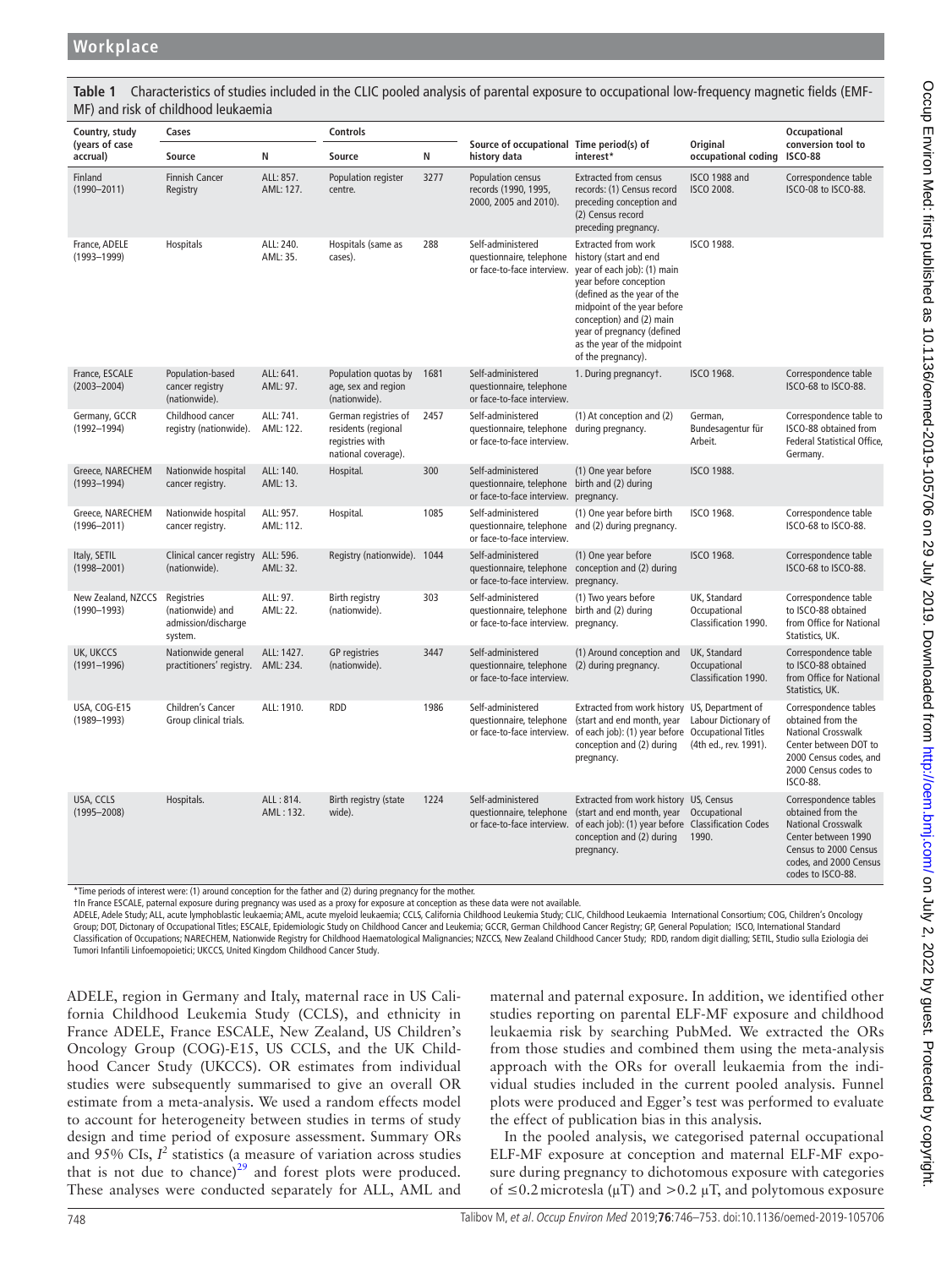with categories of  $\leq 0.1 \mu T$ ,  $> 0.1 - \leq 0.2 \mu T$ ,  $> 0.2 - \leq 1 \mu T$  and  $>1 \mu$ T. In meta-analysis, only dichotomous exposure was used.

Finally, we conducted sensitivity analyses to assess the robustness of the main findings from the pooled analyses as follows: (1) analyses stratified by child's year of birth were conducted to take into account possible change of ELF-MF exposure level over time; (2) analyses by using maximum ELF-MF exposure for parents with multiple exposure assignment due to 'one-tomany' and 'many-to-one' job code translations were conducted to assess whether the choice of summary exposure estimate (median or maximum ELF-MF) for such persons had an effect on the risk estimates; (3) analyses restricted to datasets with job histories coded into ISCO were carried out in order to reduce 'one-to-many' and 'many-to-one' job code translations; (4) analyses stratified by child's sex and age at diagnosis; and (5) finally, we used 0.4 µT as cut-off point for categorisation of dichotomous ELF-MF exposure.

Stata/IC V.14 was used for the meta-analyses, and R V.3.4.3 (R Core Team. 2017. R: A language and environment for statistical computing. R Foundation for Statistical Computing, Vienna, Austria. [https://www.R-project.org/\)](https://www.R-project.org/) was used for the pooled analyses.

#### **Results**

The ALL analysis included 8420 cases (including 5845 B-lineage and 781 T-lineage) and 16453 controls (including 13 815 Blineage and T-lineage ALL controls) from 11 studies. The AML analysis included 926 AML cases and 12246 controls from 10 studies ([table](#page-4-0) 2).

Because of missing job histories, 578 (6.9%) ALL cases and 1152 (7.0%) controls, and 71 (7.7%) AML cases and 965 (7.9%) controls were excluded from the analysis of paternal ELF-MF exposure [\(table](#page-4-0) 2). For the same reason, we excluded 556 (6.6%) ALL cases and 569 (3.5%) controls, and 24 (2.6%) AML cases and 241 (2.0%) controls from the analysis of maternal ELF-MF exposure ([table](#page-4-0) 2).

As expected, ALL was most common in children aged 1–4 years, while AML was more evenly distributed in children aged 2 years or more. Slightly over 50% of cases with ALL or AML were boys [\(table](#page-4-0) 2).

Minimum estimated exposure for both parents was  $0.02 \mu T$ , and the maximum estimated exposure for fathers was 17.88 µT (railway engine driver), and for mothers, it was 5.48 µT (locomotive engine driver). The most frequent occupations in this pooled case–control dataset are shown in online [supplementary](https://dx.doi.org/10.1136/oemed-2019-105706)  [table 1](https://dx.doi.org/10.1136/oemed-2019-105706).

#### **Pooled analysis**

The OR for ALL related to paternal ELF-MF exposure  $(>0.2 \mu T)$ vs ≤0.2 µT) was 1.04 (95% CI 0.95 to 1.13) and for maternal exposure it was 1.00 (95% CI 0.89 to 1.12). Similarly, no association was observed when using more categories of exposure, in particular, not in the highest exposure category  $>1 \mu T$  for paternal exposure ([table](#page-5-0) 3).

Similarly, no evidence of an effect was found for AML. The OR for paternal exposure ( $> 0.2 \mu T$  vs  $\leq 0.2 \mu T$ ) was 1.06 (95%) CI 0.87 to 1.29) and for maternal exposure 0.85 (95% CI 0.61 to 1.16) [\(table](#page-5-0) 3).

The OR for all leukaemia related to paternal ELF-MF exposure ( $> 0.2 \mu$ T vs  $\leq 0.2 \mu$ T) was 1.04 (95% CI 0.96 to 1.13) and for maternal exposure 0.99 (95% CI 0.89 to 1.11) (table not shown).

These results did not change when maximum ELF-MF exposure was used instead of median ELF-MF exposure (data not shown). No large differences in risk estimates were observed for children born before or after 1990 (online [supplementary table](https://dx.doi.org/10.1136/oemed-2019-105706) [2\)](https://dx.doi.org/10.1136/oemed-2019-105706). Main results did not change also in other sensitivity analyses (online [supplementary tables 3–6](https://dx.doi.org/10.1136/oemed-2019-105706)).

#### **Meta-analysis**

Summary OR in the meta-analysis of paternal ELF-MF exposure and ALL was 1.05 (95% CI 0.96 to 1.14) ([figure](#page-5-1) 1) and in the analysis of maternal ELF-MF exposure and ALL was 0.99 (95% CI 0.88 to 1.12) [\(figure](#page-5-1) 1).

OR for paternal ELF-MF exposure and AML was 1.07 (95% CI 0.87 to 1.32) [\(figure](#page-6-0) 2), and for maternal ELF-MF exposure and AML it was 0.93 (95% CI 0.67 to 1.30) [\(figure](#page-6-0) 2). France ADELE was not included in the maternal exposure analysis because there were no mothers with exposure level  $>0.2 \mu T$  in this dataset [\(figure](#page-6-0) 2).

The meta-analysis of parental ELF-MF exposure and total leukaemia included 15 studies (11 CLIC and 4 additional studies). An increased overall risk of leukaemia with borderline significance was observed for paternal ELF-MF exposure at conception ( $OR=1.11$ ,  $95\%$ CI 1.00 to 1.22) (online [supple](https://dx.doi.org/10.1136/oemed-2019-105706)[mentary figure 1](https://dx.doi.org/10.1136/oemed-2019-105706)) but not for maternal ELF-MF exposure during pregnancy (OR=1.04, 95%CI 0.92 to 1.17) (online [supplemen](https://dx.doi.org/10.1136/oemed-2019-105706)[tary figure 3](https://dx.doi.org/10.1136/oemed-2019-105706)). Funnel plot and Egger's test  $(p=0.03)$  suggested a presence of publication bias in the analysis of parental exposure and leukaemia (online [supplementary figures 3 and 4](https://dx.doi.org/10.1136/oemed-2019-105706)).

#### **Discussion**

In this large-scale international pooling effort, we found no clear evidence for an association between parental occupational ELF-MF exposure and ALL or AML in their offspring. This was consistent for the pooling approach and the meta-analytical approach of combining studies and confirmed in various sensitivity analyses.

A small increased risk of leukaemia in relation to paternal ELF-MF exposure in the meta-analysis of 11 CLIC plus four other published studies must have been due to the added studies especially from the UK and Russia, because this association was not observed for the CLIC pooled studies. With the addition of those studies, exposure assessment was no longer harmonised. Moreover, funnel plot and Egger's test suggested the presence of publication bias. It appears to confirm what was previously suggested by Hug *et al*, [22](#page-7-11) namely that publication bias is a concern, confirming the need of studying this exposure in an unbiased dataset with regard to the original hypothesis, as discussed in more detail below.

Two of the studies included in our analyses, the German Childhood Cancer Registry and the UK Childhood Cancer Study (UKCCS) had already published their findings,<sup>21 22</sup> and their individual findings were consistent with the current analyses. Two other studies that are part of the CLIC consortium, the Quebec study<sup>[20](#page-7-18)</sup> and Aus-ALL from Australia,<sup>23</sup> were not included in these analyses since both used expert assessment rather than quantitative JEM. While the earliest of these by Infante-Rivard and Deadman<sup>20</sup> in Quebec observed an increased risk of childhood leukaemia (OR=2.5, 95%CI 1.2 to 5.0) for maternal ELF-MF exposure during pregnancy for exposure level  $\geq 0.4 \mu T$ , the findings of the later Australian study were consistent with ours, despite the different method of exposure assessment.

Among studies that are not part of CLIC, our findings were inconsistent with the results from Pearce *et al*<sup>[19](#page-7-20)</sup> and Smulevich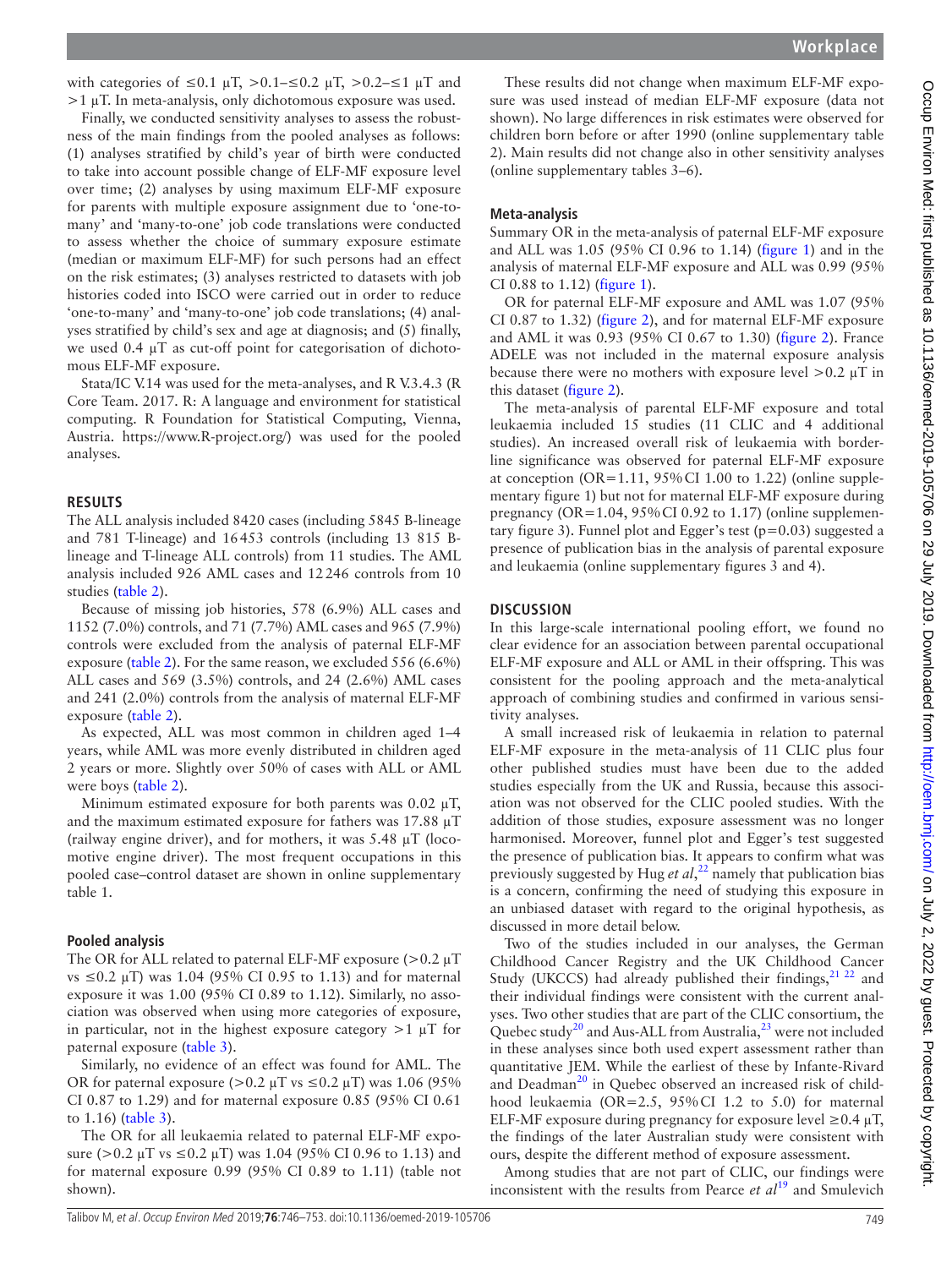**Workplace**

<span id="page-4-0"></span>

|                                      | ALL (11 studies) |         |             |           |             | AML (10 studies) |          |               |
|--------------------------------------|------------------|---------|-------------|-----------|-------------|------------------|----------|---------------|
|                                      | Cases            |         | Controls    |           | Cases       |                  | Controls |               |
| <b>Characteristics</b>               | n                | $\%$    | n           | $\%$      | $\mathsf n$ | $\frac{0}{0}$    | n        | $\frac{0}{0}$ |
| Child's characteristics              |                  |         |             |           |             |                  |          |               |
| Sex                                  |                  |         |             |           |             |                  |          |               |
| Boy                                  | 4699             | 55.8    | 9097        | 55.3      | 483         | 52.2             | 6834     | 55.8          |
| Girl                                 | 3721             | 44.2    | 7356        | 44.7      | 443         | 47.8             | 5412     | 44.2          |
| Age at diagnosis/index date (years)* |                  |         |             |           |             |                  |          |               |
| $<$ 1                                | 264              | 3.1     | 938         | 5.7       | 120         | 13.0             | 792      | 6.5           |
| $1 - 4$                              | 4515             | 53.6    | 8024        | 48.8      | 302         | 32.6             | 5741     | 46.9          |
| $5 - 9$                              | 2421             | 28.8    | 4689        | 28.5      | 228         | 24.6             | 3469     | 28.3          |
| $10 - 14$                            | 1220             | 14.5    | 2802        | 17.0      | 274         | 29.6             | 2235     | 18.3          |
| Missing                              | 0                | 0       | $\mathbf 0$ | $\pmb{0}$ | 2           | 0.2              | 9        | 0.1           |
| Year of birth                        |                  |         |             |           |             |                  |          |               |
| $≤1980$                              | 446              | $5.5\,$ | 879         | 5.3       | 59          | 6.4              | 524      | 4.3           |
| 1981-1990                            | 3770             | 44.8    | 7030        | 42.7      | 329         | 35.5             | 4748     | 38.8          |
| 1991-2000                            | 3258             | 38.7    | 6572        | 39.9      | 401         | 43.3             | 5553     | 45.3          |
| >2000                                | 946              | 11.2    | 1972        | 12.0      | 137         | 14.8             | 1421     | 11.6          |
| Case accrual time periodt            |                  |         |             |           |             |                  |          |               |
| 1988-1992                            | 2934             | 34.8    | 4856        | 29.5      | 159         | 17.2             | 2465     | 20.1          |
| 1993-1997                            | 2181             | 25.9    | 5199        | 31.6      | 345         | 37.3             | 4660     | 38.1          |
| 1998-2002                            | 1611             | 19.1    | 2910        | 17.7      | 180         | 19.4             | 2422     | 19.8          |
| 2003-2007                            | 1291             | 15.3    | 2754        | 16.7      | 185         | 20.0             | 2292     | 18.7          |
| 2008-2013                            | 403              | 4.8     | 734         | 4.5       | 57          | 6.2              | 407      | 3.3           |
| Parental characteristics             |                  |         |             |           |             |                  |          |               |
| Highest level of education‡          |                  |         |             |           |             |                  |          |               |
| Did not finish secondary education   | 1352             | 16.1    | 2455        | 14.9      | 189         | 20.4             | 2394     | 19.5          |
| Completed secondary education        | 3701             | 44.0    | 6914        | 42.0      | 363         | 39.2             | 4681     | 38.2          |
| Tertiary education                   | 3186             | 37.8    | 6528        | 39.7      | 346         | 37.4             | 4968     | 40.6          |
| <b>Missing</b>                       | 181              | 2.1     | 556         | 3.4       | 28          | 3.0              | 203      | 1.7           |
| Maternal job history available       |                  |         |             |           |             |                  |          |               |
| Yes                                  | 7864             | 93.4    | 15884       | 96.5      | 902         | 97.4             | 12005    | 98.0          |
| No                                   | 556              | 6.6     | 569         | 3.5       | 24          | 2.6              | 241      | 2.0           |
| Paternal job history available       |                  |         |             |           |             |                  |          |               |
| Yes                                  | 7842             | 93.1    | 15301       | 93.0      | 855         | 92.3             | 11281    | 92.1          |
| No                                   | 578              | 6.9     | 1152        | 7.0       | 71          | 7.7              | 965      | 7.9           |
| Histological subtype                 |                  |         |             |           |             |                  |          |               |
| ALL B-lineage                        | 5845             |         | 13815       |           |             |                  |          |               |
| ALL T-lineage                        | 781              |         | 13815       |           |             |                  |          |               |
| Total                                | 8420             |         | 16453       |           | 926         |                  | 12246    |               |

\*Child's age at the index date: for cases, the date of diagnosis, and for controls, either the date of recruitment or the date of questionnaire return.

†Date of interview or questionnaire return for the control.

‡Based on the highest attained education level by the parents (either mother or father).

ALL, acute lymphoblastic leukaemia; AML, acute myeloid leukaemia.

*et al*. [18](#page-7-21) Pearce *et al*[19](#page-7-20) included cases diagnosed between 1968 and 2000 in the UK, which has some overlap with the UKCCS among cases diagnosed between [19](#page-7-20)91 and 1996. Pearce *et al*<sup>19</sup> found an increased leukaemia risk in relation to paternal occupational electromagnetic field exposure (OR=1.31, 95%CI 1.02 to 1.69),<sup>[19](#page-7-20)</sup> and Smulevich *et al*<sup>[18](#page-7-21)</sup> reported increased risk in relation to both parents' exposure (OR=4.6, 95%CI 1.8 to 11.9 for fathers' exposure, and OR=5.2, 95%CI 1.6 to 16.8 for mothers' exposure).<sup>[18](#page-7-21)</sup> However, these results should be interpreted with caution. For example, in Pearce *et al*[19](#page-7-20) and Smulevich *et al*, [18](#page-7-21) only those occupations categorised as probably exposed and probably unexposed were considered. Moreover, results from Smulevich *et al*<sup>18</sup> were based on a small number of events: 14 cases in the analysis of paternal exposure and 10 cases in the

analysis of maternal exposure. As previously stated, a meta-analysis of studies published at that time showed strong evidence of publication bias. $^{22}$  This is in line with our finding of no association based on the sample of CLIC studies alone but an increased OR with the addition of the remaining studies with positive associations from the literature.

The strengths of this study include its large size. It is the largest study to assess parental ELF-MF exposure and childhood leukaemia to date. Childhood leukaemia is relatively rare, and high ELF-MF exposure is also rare in the general population, so a large study is required to detect potential risks should they exist. Completeness of parental job history data was another advantage of our study. The vast majority of women included in CLIC datasets had the same job in pregnancy as in the period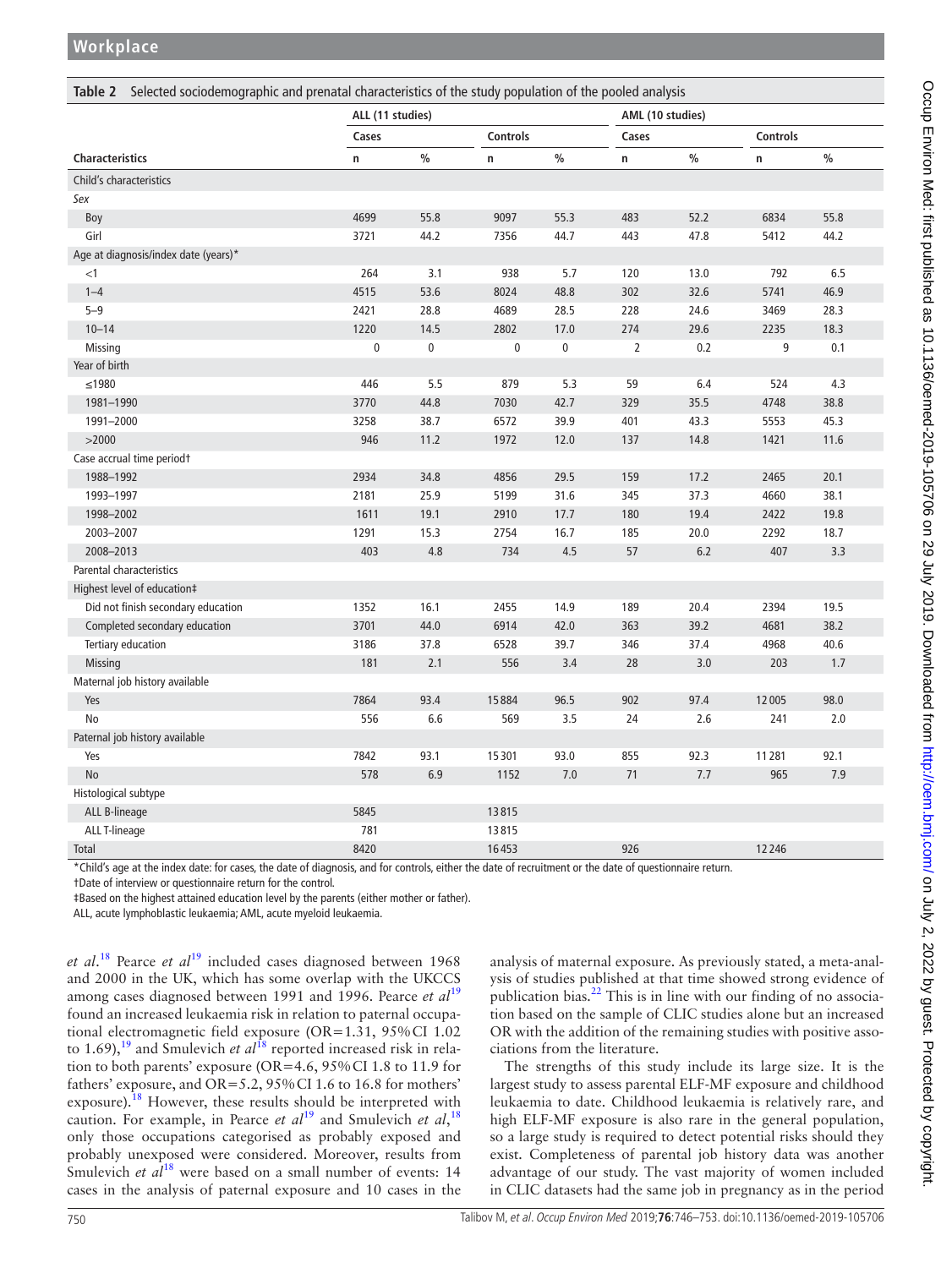| Table 3 Estimated risk of acute lymphoblastic leukaemia (ALL) and acute myeloid leukaemia (AML) in the offspring following parental occupational exposure to extremely low-frequency magnetic fields<br>(ELF-MF) in a pooled analysis of Childhood Leukaemia International Consortium (CLIC) studies                          |                |       |                                            |                |      |                         |                |      |                  |                |      |                         |
|-------------------------------------------------------------------------------------------------------------------------------------------------------------------------------------------------------------------------------------------------------------------------------------------------------------------------------|----------------|-------|--------------------------------------------|----------------|------|-------------------------|----------------|------|------------------|----------------|------|-------------------------|
|                                                                                                                                                                                                                                                                                                                               | ₹              |       |                                            | ALL T-lineage  |      |                         | ALL B-lineage  |      |                  | AML            |      |                         |
| ELF-MF exposure, µT                                                                                                                                                                                                                                                                                                           | Cases/controls | OR*   | 95% CI                                     | Cases/controls | ÒR*  | 95%CI                   | Cases/controls | ÒR*  | 95% CI           | Cases/controls | ÒR*  | 95% CI                  |
| Paternal ELF-MF exposure at conceptiont                                                                                                                                                                                                                                                                                       |                |       |                                            |                |      |                         |                |      |                  |                |      |                         |
| $\leq 0.2$                                                                                                                                                                                                                                                                                                                    | 6862/13 379    | 00.1  |                                            | 632/10946      | 1.00 |                         | 4635/10946     | 1.00 |                  | 723/9572       | 1.00 |                         |
| > 0.2                                                                                                                                                                                                                                                                                                                         | 980/1922       | 1.04  | $0.95$ to $1.13$                           | 90/1717        | 0.89 | $0.70 \text{ to } 1.12$ | 776/1717       | 1.09 | $0.99$ to $1.19$ | 132/1709       | 1.06 | 0.87 to 1.29            |
| $\leq 0.1$                                                                                                                                                                                                                                                                                                                    | 2403/4990      | 0.001 |                                            | 185/3416       | 0.01 |                         | 1497/3416      | 1.00 |                  | 313/3290       | 1.00 |                         |
| $>0.1 - 50.2$                                                                                                                                                                                                                                                                                                                 | 4459/8389      | 0.96  | $0.90$ to $1.02$                           | 447/7530       | 1.04 | $0.87$ to 1.24          | 3138/7530      | 0.93 | 0.86 to 1.00     | 410/6282       | 0.81 | $0.69$ to $0.96$        |
| $>0.2 - 51$                                                                                                                                                                                                                                                                                                                   | 936/1792       | 1.03  | 0.93 to 1.13                               | 88/1601        | 0.94 | 0.72 to 1.23            | 738/1601       | 1.04 | 0.93 to 1.16     | 122/1593       | 0.92 | $0.73$ to $1.15$        |
| $\overline{\wedge}$                                                                                                                                                                                                                                                                                                           | 44/130         | 0.79  | $0.55$ to $1.11$                           | 2/116          | 0.36 | 0.06 to 1.17            | 38/116         | 0.91 | $0.62$ to $1.31$ | 10/116         | 1.21 | 0.58 to 2.24            |
| Maternal ELF-MF exposure during pregnancy <sup>+</sup>                                                                                                                                                                                                                                                                        |                |       |                                            |                |      |                         |                |      |                  |                |      |                         |
| $\leq 0.2$                                                                                                                                                                                                                                                                                                                    | 7393/14 966    | 1.00  |                                            | 689/12 490     | 1.00 |                         | 5128/12490     | 1.00 |                  | 857/11 296     | 1.00 |                         |
| > 0.2                                                                                                                                                                                                                                                                                                                         | 471/918        | 1.00  | $0.89$ to $1.12$                           | 43/756         | 0.95 | 0.68 to 1.30            | 329/756        | 0.98 | $0.85$ to $1.12$ | 45/709         | 0.85 | $0.61$ to $1.16$        |
| $\leq 0.1$                                                                                                                                                                                                                                                                                                                    | 4313/9143      | 1.00  |                                            | 382/7239       | 1.00 |                         | 2939/7239      | 1.00 |                  | 564/6970       | 00.1 |                         |
| $>0.1 - 50.2$                                                                                                                                                                                                                                                                                                                 | 3080/5823      | 0.98  | $0.92 \text{ to } 1.04$                    | 307/5251       | 1.07 | 0.90 to 1.26            | 2189/5251      | 0.95 | 0.89 to 1.02     | 293/4326       | 0.89 | $0.76$ to $1.04$        |
| > 0.2                                                                                                                                                                                                                                                                                                                         | 471/918        | 0.99  | $0.88 \text{ to } 1.11$                    | 43/756         | 0.98 | $0.70$ to $1.35$        | 329/756        | 0.96 | 0.83 to 1.10     | 45/709         | 0.82 | $0.58 \text{ to } 1.11$ |
| t Median of ELF-MF was used for persons with multiple exposure assignment due to 'one-to-many' job title conversion.<br>*Adjusted for child's age and sex, highest level education of either parent, case accrual<br>#Due to small number of exposed cases in the category of >1 µT, it was collapsed with<br>µT, microtesla. |                |       | category of $>0.2-$ s1 µT.<br>time, study. |                |      |                         |                |      |                  |                |      |                         |



<span id="page-5-1"></span>**Figure 1** Parental occupational ELF-MF exposure and acute lymphoblastic leukaemia (ALL) in the offspring. CCLS, California Childhood Leukemia Study; COG, Children's Oncology Group; ELF-MF, extremely lowfrequency magnetic field; NARECHEM, Nationwide Registry for Childhood Haematological Malignancies; SETIL, Studio sulla Eziologia dei Tumori Infantili Linfoemopoietici.

prior to conception.<sup>[26](#page-7-22)</sup> Among the studies that had information about more than one job during pregnancy, we used the information if any of the jobs was associated with exposure. In total, only 6.8% of paternal and 4.3% of data on maternal job histories were missing, while detailed job histories with start and end dates of each job were available in most included studies. We quantified parental occupational ELF-MF exposures by linking parental jobs at the relevant time period to an ELF-MF JEM. Using an ELF-MF JEM for exposure estimation is a more rigorous method compared with merely grouping persons into exposed versus unexposed categories and allows harmonisation across studies. In addition, the ELF-MF JEM used in our study is quantitative and based on real ELF-MF workplace measurement series in the occupational setting. $27$  As described in the Methods, the ELF-MF JEM was developed independently from our study; however, it was for an international collaboration capturing similar countries and the same time period as our pooled dataset, therefore it was well applicable for our setting.

<span id="page-5-0"></span>The major limitation of this study was potential exposure misclassification, which can arise in any study with retrospec tive exposure assessment. Exposure misclassification could occur because the ELF-MF JEM, like most JEMs, assigns the mean exposure level to all persons in the same occupation, while expo sure heterogeneity within the occupation may be substantial. It does not specify jobs by industrial groups, and exposure intensity might vary in the same occupation by industrial group. Finally, when national codes were translated to ISCO, this resulted in 'one-to-many' and 'many-to-one' job code translations, which introduced further exposure uncertainty for some persons. We assessed the effect of the latter by restricting analyses to studies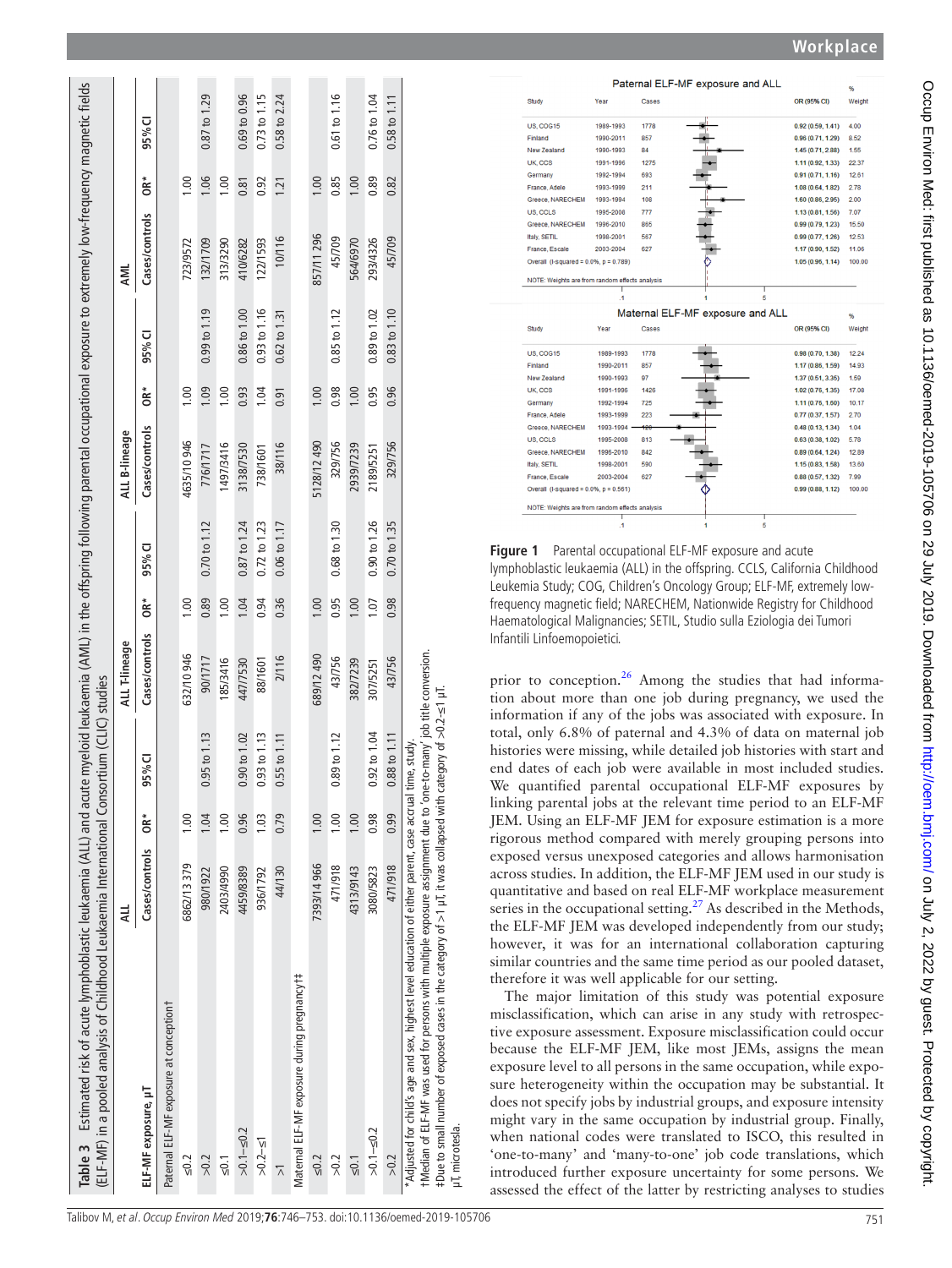

<span id="page-6-0"></span>**Figure 2** Parental occupational ELF-MF exposure and acute myeloid leukaemia (AML) in the offspring. CCLS, California Childhood Leukemia Study; COG, Children's Oncology Group; ELF-MF, extremely lowfrequency magnetic field; NARECHEM, Nationwide Registry for Childhood Haematological Malignancies; SETIL, Studio sulla Eziologia dei Tumori Infantili Linfoemopoietici.

using the ISCO classification, and the main results did not change, suggesting that 'one-to-many' and 'many-to-one' job code translations had no effect on the risk estimates. Exposure misclassification was likely to be non-differential in our study because the JEM was applied in the same way to all parents and independently of case–control status of the child. Bias from non-differential exposure misclassification is generally towards the null for dichotomous exposures.<sup>[30](#page-7-23)</sup> For polytomous exposures, non-differential misclassification can bias ORs away from the null only for intermediate exposure categories, but ORs for the highest category will be towards the null.<sup>31</sup> Therefore, ORs for dichotomous ELF-MF exposures and for high categories of polytomous exposures would be underestimated if non-differential exposure misclassification was present in this study.

Selection bias may also be a concern in this study. In most of the included studies, higher response rates of case parents compared with control parents, and mothers compared with fathers were noted. $26$  Selection bias could occur also in analyses of maternal exposure and ALL, because 6.6% case mothers were excluded from the analysis compared with only 3.5% control mothers due to missing occupational data. Recall bias is, however, unlikely to be an issue in the present study because job title rather than exposure information was collected from study participants. It has been shown that the validity and reliability of self-reported job histories obtained using an interview-administered questionnaire are generally good and not subject to recall bias. $3233$ 

In conclusion, using a large international pool of case– control studies and a detailed quantitative JEM, we did not find any evidence for an association between fathers' occupational ELF-MF exposures around the time of conception or

mothers' occupational ELF-MF exposures during pregnancy and leukaemia in their offspring. Considering our findings and those of previous smaller less consistent studies together suggests that parental ELF-MF exposure plays no relevant role in the aetiology of childhood leukaemia.

#### **Author affiliations**

<sup>1</sup>Section of Environment and Radiation, International Agency for Research on Cancer, Lyon, France <sup>2</sup>

<sup>2</sup>Telethon Kids Institute, University of Western Australia, Perth, Australia <sup>3</sup>Childhood Cancer Research Group, Danish Cancer Society Research Centre, Copenhagen, Denmark

<sup>4</sup>School of Public Health, University of California, Berkeley, California, USA<br><sup>5</sup>Dinartimento di Medicina Traslazionale, SCDU Epidemiologia del Tumori Dipartimento di Medicina Traslazionale, SCDU Epidemiologia del Tumori, Universita' del Piemonte Orientale, Novara, Italy

<sup>6</sup>Department of Hygiene, Epidemiology and Medical Statistics, Medical School, National and Kapodistrian University of Athens & Clinical Epidemiology Unit, Athens, Greece

<sup>7</sup> Department of Medicine, Karolinska Institutet, Stockholm, Sweden<br><sup>8</sup>Eaculty of Social/Health Sciences Tampereen vlienisto Tampere, Fir

<sup>8</sup>Faculty of Social/Health Sciences, Tampereen yliopisto, Tampere, Finland <sup>9</sup> Division of Epidemiology and Clinical Research, Department of Pediatrics, University

of Minnesota, Minneapolis, Minnesota, USA<br><sup>10</sup>U1018, INSERM, Villejuif, France<br><sup>11</sup>CESP UMRS-1018, Paris Sud University, Villejuif, France<br><sup>12</sup>Epidemiology and Cancer Statistics Group, Department of Health Sciences,

University of York, York, UK<br><sup>13</sup>Department of Preventive and Social Medicine, University of Otago, Dunedin, New

Zealand<br><sup>14</sup>Faculty of Medicine and Biosciences, University of Tampere, Tampere, Finland <sup>15</sup>Tampere Center for Child Health Research, Tampere University Hospital and University of Tampere, Tampere, Finland

University of Tampere, Tampere, Tampere, Tampere, Tampere, Tampere, Tampere, Tampere, Tampere, Tampere, Tampere, Tampere, Tampere, Tampere, Tampere, Tampere, Tampere, Tampere, Tampere, Tampere, Tampere, Tampere, Tampere, T

<sup>1</sup>'Barcelona Institute for Global Health (ISGlobal), Barcelona, Spain

**Acknowledgements** The authors would like to thank Veronique Luzon (International Agency for Research on Cancer (IARC)) for her skilful data management for the CLIC Data Coordination Center. The authors would also like to thank Sini Erme, MD (Tampere University Hospital) for contributions to the Finnish study. For the Germany GCCR study, we would like to thank Drs Peter Kaatsch, Rolf Meinert, Uwe Kaletsch and Jörg Michaelis for their work in the original study. For the Greece NARECHEM study, we would like to thank Nick Dessypris. For New Zealand, GP Herbison, DCG Skegg and JM Elwood are thanked for their contributions to the original study. For Italy, SETIL, Alessandra Benvenuti and Patrizia Legittimo (Occupational and Environmental Epidemiology Unit, ISPRO Cancer Prevention and Research Institute, Florence, Italy), Marco Gilardetti and Assunta Rasulo (Cancer Epidemiology Unit, CPO Piedmont and University of Turin, Torino, Italy) and Alessandra Ranucci (Cancer Epidemiology Unit, Department of Translational Medicine, CPO Piedmont and University of Eastern Piedmont, Novara, Italy). The SETIL (Italian Multicentric Epidemiological Study on Risk Factors of Childhood Leukaemia, Non-Hodgkin Lymphoma and Neuroblastoma) Working Group was listed in: Magnani C, Mattioli S, Miligi L et al. SETIL: Italian multicentric epidemiological case-control study on risk factors for childhood leukaemia, non hodgkin lymphoma and neuroblastoma: study population and prevalence of risk factors in Italy. Ital J Pediatr. 2014;40:103. doi: 10.1186/s13052-014-0103-5. The authors would also like to thank research investigator from French studies ADELE and ESCALE, Jacqueline Clavel ,and principal investigators from The Société Française de lutte contre les Cancers de l'Enfant et de l'Adolescent (SFCE): André Baruchel (Hôpital Saint-Louis/Hôpital Robert Debré, Paris), Claire Berger (Centre Hospitalier Universitaire, Saint-Etienne), Christophe Bergeron (Centre Léon Bérard, Lyon), Jean-Louis Bernard (Hôpital La Timone, Marseille), Yves Bertrand (Hôpital Debrousse, Lyon), Pierre Bordigoni (Centre Hospitalier Universitaire, Nancy), Patrick Boutard (Centre Hospitalier Régional Universitaire, Caen), Gérard Couillault (Hôpital d'Enfants, Dijon), Christophe Piguet (Centre Hospitalier Régional Universitaire, Limoges), Anne-Sophie Defachelles (Centre Oscar Lambret, Lille), François Demeocq (Hôpital Hôtel-Dieu, Clermont-Ferrand), Alain Fischer (Hôpital des Enfants Malades, Paris), Virginie Gandemer (Centre Hospitalier Universitaire – Hôpital Sud, Rennes), Dominique Valteau-Couanet (Institut Gustave Roussy, Villejuif), Jean-Pierre Lamagnere (Centre Gatien de Clocheville, Tours), Françoise Lapierre (Centre Hospitalier Universitaire Jean Bernard, Poitiers), Guy Leverger (Hôpital Armand-Trousseau, Paris), Patrick Lutz (Hôpital de Hautepierre, Strasbourg), Geneviève Margueritte (Hôpital Arnaud de Villeneuve, Montpellier), Françoise Mechinaud (Hôpital Mère et Enfants, Nantes), Gérard Michel (Hôpital La Timone, Marseille), Frédéric Millot (Centre Hospitalier Universitaire Jean Bernard, Poitiers), Martine Münzer (American Memorial Hospital, Reims), Brigitte Nelken (Hôpital Jeanne de Flandre, Lille), Hélène Pacquement (Institut Curie, Paris), Brigitte Pautard